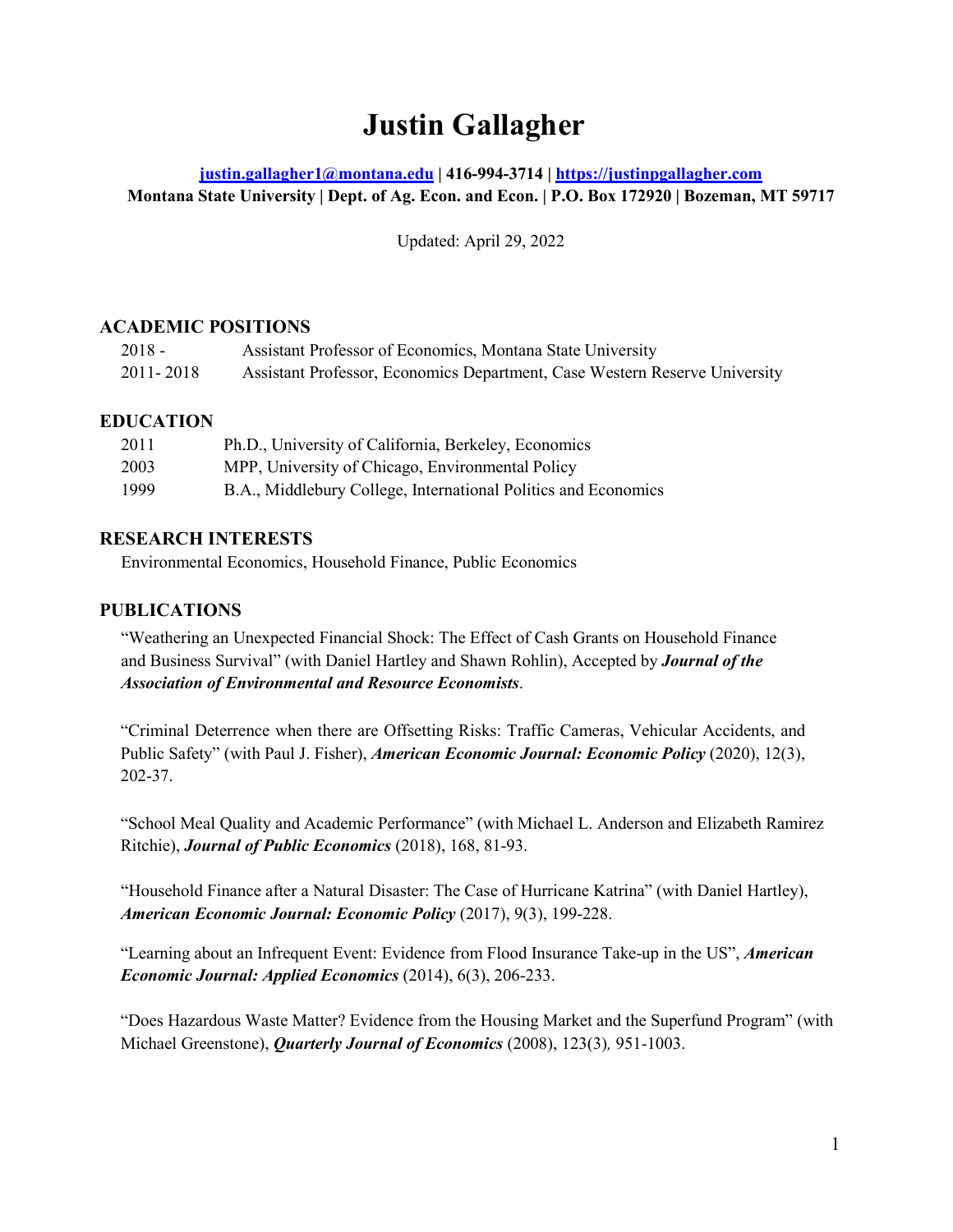## **WORKING PAPERS**

"Natural Disasters, Local Bank Market Share, and Economic Recovery" (with Daniel Hartley)

"Natural Disasters that Cause No Damage: Accounting for the Selective Reporting of Weather Damage"

#### **WORKS IN PROGRESS**

"Improved Methods to Address Mean Reversion in Transportation Policy Studies" (with Paul Fisher)

"Neighborhood-level Economic Redevelopment following a Natural Disaster" (with Daniel Hartley)

## **OTHER PUBLICATIONS**

 ["Red light cameras don't mean fewer traffic accidents, they just reshuffle what types occur.](http://bit.ly/32ZvURK)" *London School of Economics American Politics and Policy Blog*, November 20, 2019.

 ["Cameras can catch cars that run red lights, but that doesn't make streets safer."](https://theconversation.com/cameras-can-catch-cars-that-run-red-lights-but-that-doesnt-make-streets-safer-100217) *The Conversation*, August 15, 2018 (republished by *Houston Chronicle*, *Philly Voice*, *San Antonio Express-News*, *San Francisco Chronicle*, *Scientific American*).

 ["Public Data that Isn't \(or Wasn't\) Public."](http://www.bitss.org/public-data-that-isnt-or-wasnt-public/) *Berkeley Initiative for Transparency in the Social Sciences*, September 11, 2017.

 ["Insurance and government assistance means that homeowners often have less debt following](http://blogs.lse.ac.uk/usappblog/2017/09/07/insurance-and-government-assistance-means-that-homeowners-often-have-less-debt-following-a-flood-disaster/) a flood [disaster.](http://blogs.lse.ac.uk/usappblog/2017/09/07/insurance-and-government-assistance-means-that-homeowners-often-have-less-debt-following-a-flood-disaster/)" *London School of Economics American Politics and Policy Blog*, September 7, 2017.

 ["What victims of Hurricane Harvey can learn from Katrina as rebuilding begins.](https://theconversation.com/what-victims-of-hurricane-harvey-can-learn-from-katrina-as-rebuilding-begins-83184)" *The Conversation*, September 4, 2017 (republished by *Business Insider*, *Houston Chronicle*, *Salon*, *San Francisco Chronicle*, *Seattle Post-Intelligencer*).

 ["How the quality of school lunch affects students' academic performance"](https://www.brookings.edu/blog/brown-center-chalkboard/2017/05/03/how-the-quality-of-school-lunch-affects-students-academic-performance/) (with Michael Anderson and Elizabeth Ramirez Ritchie). *The Brookings Institution Brown Center Chalkboard*, May 3, 2017 (republished by *Education Digest*, November 2017, Volume 83, Number 3).

 ["Why vaccinating our child is a good idea"](http://www.cleveland.com/opinion/index.ssf/2015/05/why_vaccinating_our_child_is_a.html) (with Mariana Carrera). *Cleveland Plain Dealer,* May 3, 2015.

 ["Homeowners forget about past floods when assessing flood risk and are then repeatedly caught](http://blogs.lse.ac.uk/usappblog/2014/08/25/homeowners-forget-about-past-floods-when-assessing-flood-risk-and-are-then-repeatedly-caught-unprepared-by-the-next-flood/)  [unprepared by the next flood."](http://blogs.lse.ac.uk/usappblog/2014/08/25/homeowners-forget-about-past-floods-when-assessing-flood-risk-and-are-then-repeatedly-caught-unprepared-by-the-next-flood/) *London School of Economics American Politics and Policy Blog*, August 25, 2014.

#### **SAMPLE OF MEDIA COVERAGE OF RESEARCH**

 *American Economic Association Research Highlights*, September 11, 2020, ["You don't have to](https://www.aeaweb.org/research/criminal-deterrence-red-light-cameras-houston)   [put on the red-light cameras"](https://www.aeaweb.org/research/criminal-deterrence-red-light-cameras-houston)

 *U.S. News & World Report*, June 3, 2019, ["Gov. Abbott Outlaws Red-Light Traffic](https://www.usnews.com/news/best-states/articles/2019-06-03/gov-abbott-outlaws-red-light-traffic-cameras-in-texas)   [Cameras in Texas"](https://www.usnews.com/news/best-states/articles/2019-06-03/gov-abbott-outlaws-red-light-traffic-cameras-in-texas)

*Stateline* (Pew Charitable Trusts), September 28, 2018, "Taking a U-turn on Red-Light,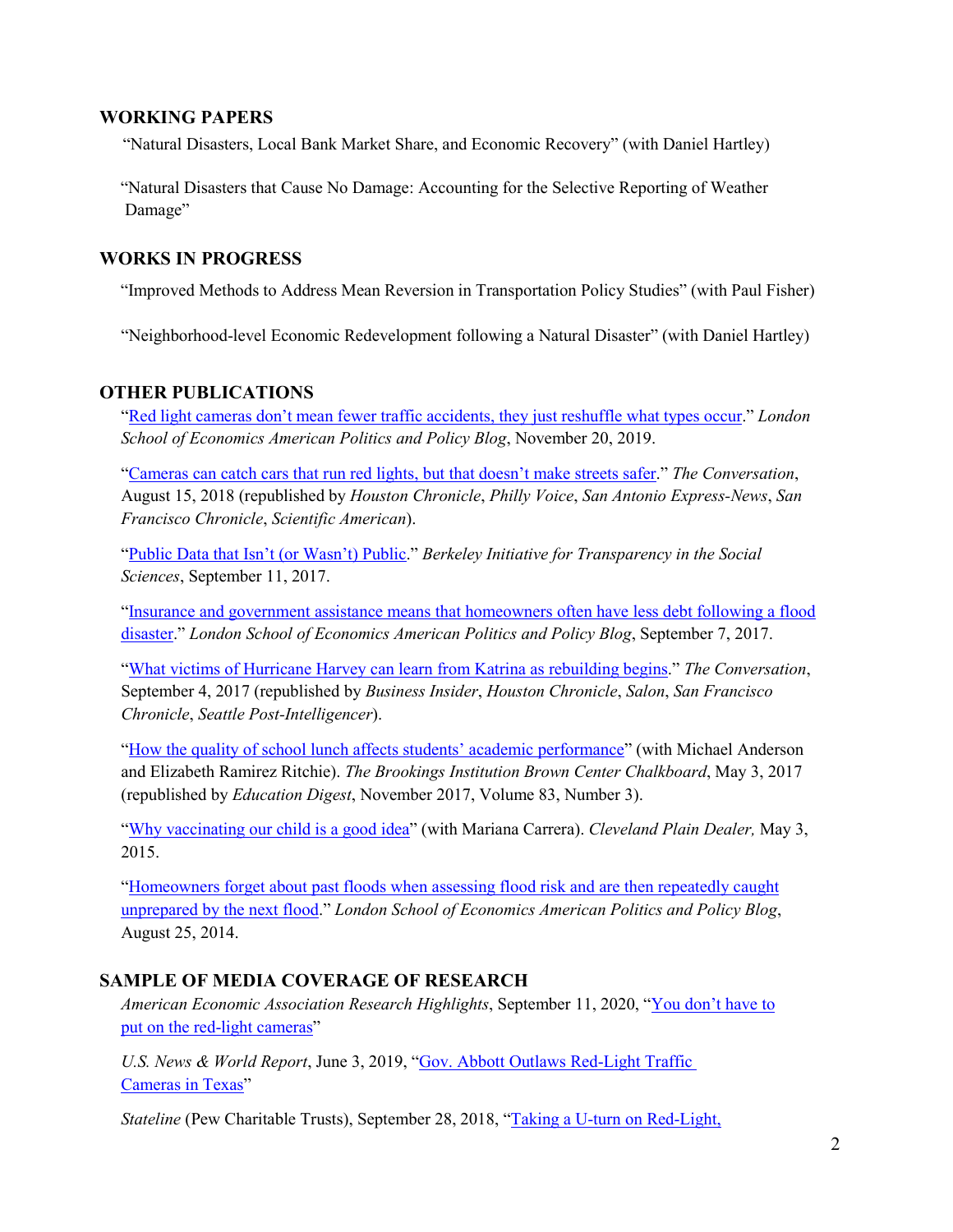[Speed Cameras"](https://www.pewtrusts.org/en/research-and-analysis/blogs/stateline/2018/09/28/taking-a-uturn-on-redlight-speed-cameras)

 *Sound of Ideas* (*NPR*, *WCPN*), August 2, 2018, ["Red light camera study"](http://www.ideastream.org/programs/sound-of-ideas/cleveland-begins-fines-for-violation-of-trash-and-recycling-rules-red-light-camera-study)

*Radio Times (NPR, WHYY)*, September 13, 2017, ["School lunch; teens and sleep"](http://whyy.org/cms/radiotimes/2017/09/13/school-lunch-teens-sleep/)

 *American Economic Association Chart of the Week*, August 21, 2017, ["Debts and Disasters"](https://www.aeaweb.org/research/charts/hurricane-katrina-household-debt-mortgage-disaster)

*Innovation Hub (NPR, WGBH)*, June 9, 2017, ["An Apple A Day Gives You An A"](http://blogs.wgbh.org/innovation-hub/2017/6/9/gallagher-lunches/)

 *The New York Times*, June 5, 2017, ["Feeding Young Minds: The Importance of School Lunches"](https://www.nytimes.com/2017/06/05/well/feeding-young-minds-the-importance-of-school-lunches.html)

 *The NBER Digest*, June, 2017, ["Benefits and Costs of Healthier School Lunches"](http://www.nber.org/digest/jun17/jun17.pdf)

 *The Atlantic*, March 22, 2017, ["Do Healthy Lunches Improve Student Test Scores?"](https://www.theatlantic.com/education/archive/2017/03/do-healthy-lunches-improve-student-test-scores/520272/)

 *American Economics Association Research Highlights*, January 15, 2016, ["Will there be a spike in](https://www.aeaweb.org/research/will-flood-insurance-takeup-spike.php)  [flood insurance take-up in 2016?"](https://www.aeaweb.org/research/will-flood-insurance-takeup-spike.php)

#### **GRANTS AND AWARDS**

 Research and Expansion Funds Grant, Montana State University (\$40,689), 2022-2023 Faculty Excellence Grant, Montana State University (\$3,020), 2022-2023 Scholarship and Creativity Grant, Montana State University (\$13,568), 2021-2022 Summer Research Fellow, The Property and Environmental Research Center (PERC), 2021 Research Fellow, Initiative for Regulation and Applied Economic Analysis (IRAEA), Montana State University, 2018-2021 National Science Foundation (NSF) Grant 1638320 (Co-PI; \$220,000), 2016-2020 Research Award, Weatherhead School of Management Emerging Impact Award, Case Western University, 2018 Research Award, Lewis-Progressive Fellowship, Case Western Reserve University, 2017-2018 Nomination, Weatherhead School of Management Teaching Award, Case Western Reserve University: 2013, 2016, 2017 Research Grants, Case Western Reserve University (\$14,000), 2014-2016 Research Grant, Freedman Fellows, Case Western Reserve University (\$4,600), 2014-2015 Research Grant, National Bureau of Economic Research (NBER) (\$10,000), 2010-2011 Dissertation Research Award, IBER, UC Berkeley, 2010-2011 Dean's Normative Time Fellowship, UC Berkeley, 2009-2010 Outstanding Graduate Student Instructor Award, UC Berkeley, 2008-2009 Environmental Protection Agency Science to Achieve Results (STAR) Fellowship, 2005-2009

#### **INVITED SEMINARS AND CONFERENCES**

**2022**: NBER Summer Institute (EEE)

**2021**: AEA Annual Meetings (Discussant), Association of Environmental and Resource Economists Summer Conference**,** Montana State University, PERC, UNLV

**2020:** AEA Annual Meetings, Northeastern University, San Diego State University, University of Wisconsin (Center for Financial Security)

 **2019:** AEA Annual Meetings (Discussant), Association of Environmental and Resource Economists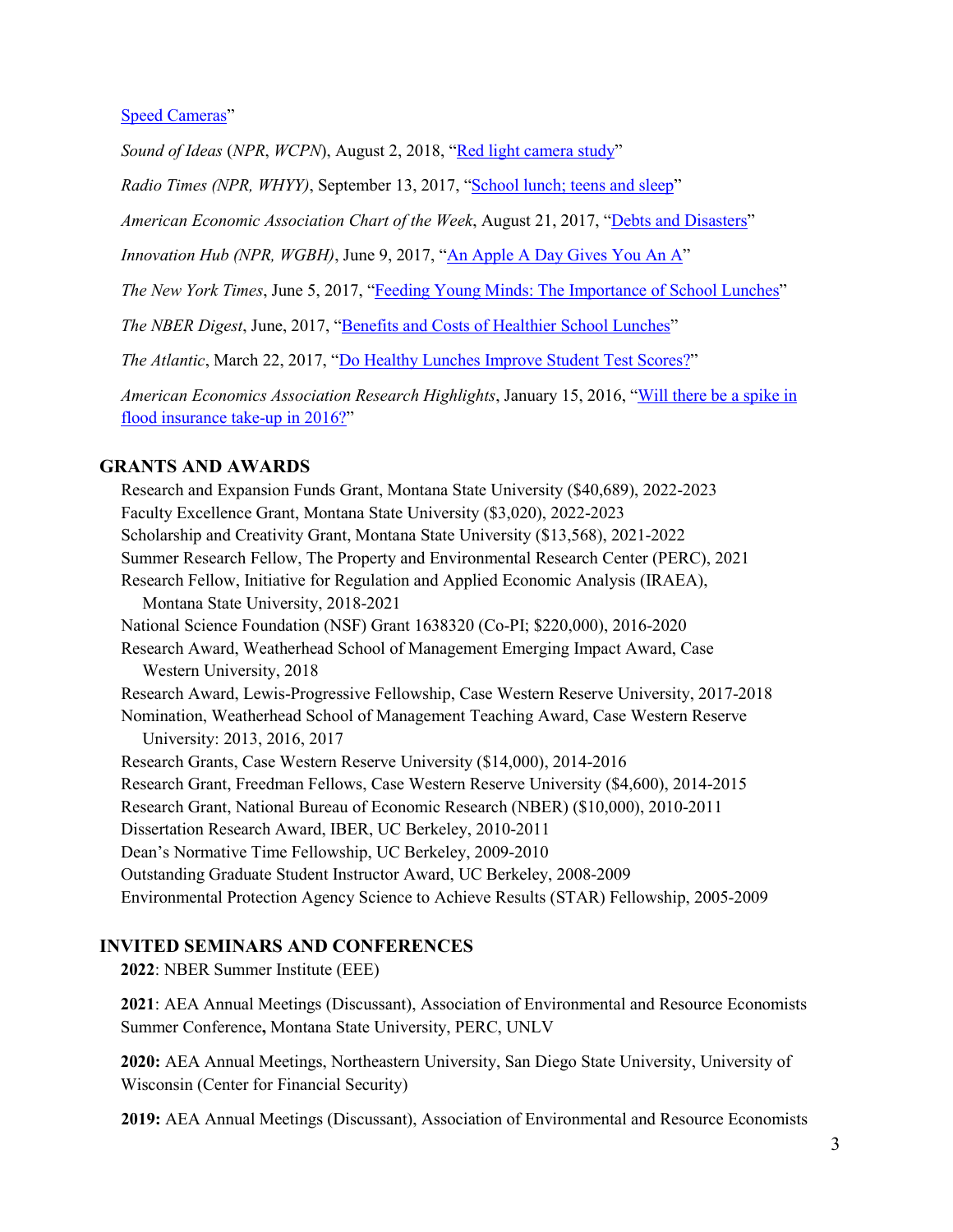Summer Conference, Association for Public Policy Analysis and Management Annual Conference, Georgia State University (Risk Management and Insurance), University of Pennsylvania (Wharton)

 **2018:** AEA Annual Meetings (Discussant), Association for Public Policy Analysis and Management Annual Conference, Cleveland State University, London School of Economics (Dept. Geography and Environment), Louisiana State University, Montana State University, University of Colorado— Boulder, Urban Economics Association Annual Conference

 **2017:** Association for Public Policy Analysis and Management Annual Conference (Discussant), Case Western Reserve University, Claremont Graduate University, NBER Education and Childrens Spring Joint Meetings, UC Irvine, Urban Economics Association Annual Conference

 **2016:** Association of Environmental and Resource Economists Summer Conference, Northeast Ohio Economics Workshop, University of Houston

 **2015:** Agricultural and Applied Economics Association Summer Conference**,** Middlebury College, Resources for the Future, University of Akron, University of Maryland (Agricultural and Resource Economics), Southern Economics Association Annual Conference

 **2014:** AEA Annual Meetings (Discussant; 2 sessions), Case Western Reserve University, NBER Insurance Working Group, University of Washington

 **2013:** Association of Environmental and Resource Economists Summer Conference**,** International Banking, Economics and Finance Summer Conference

 **2012:** Kent State University

 **2011:** Case Western Reserve University, Congressional Budget Office, Loyola Marymount University, University of Pennsylvania (Wharton)

 **2010:** MIT (Public and Labor Economics Seminar), UC Berkeley (Agricultural and Resource Economics Environmental Seminar), UC Berkeley (Labor Economics Seminar)

## **PROFESSIONAL SERVICE**

#### Journal Referee Experience

 *American Economic Review, American Economic Journal: Applied Economics, American Economic Journal: Economic Policy, American Journal of Agricultural Economics, Economic Journal, Journal of the Association of Environmental and Resource Economists, Journal of Banking and Finance, Journal of Econometrics, Journal of Economic Behavior and Organization, Journal of Environmental Economics and Management, Journal of the European Economics Association, Journal of Law and Economics, Journal of Policy Analysis and Management, Journal of Political Economy, Journal of Politics, Journal of Public Economics, Journal of Regional Science, Journal of Risk and Insurance, Journal of Urban Economics, Management Science, Nature-Human Behaviour, Quarterly Journal of Economics, Regional Science and Urban Economics, Review of Economics and Statistics, World Development*

#### **Grant Review**

 National Science Foundation, Social Sciences and Humanities Research Council of Canada, Sloan Foundation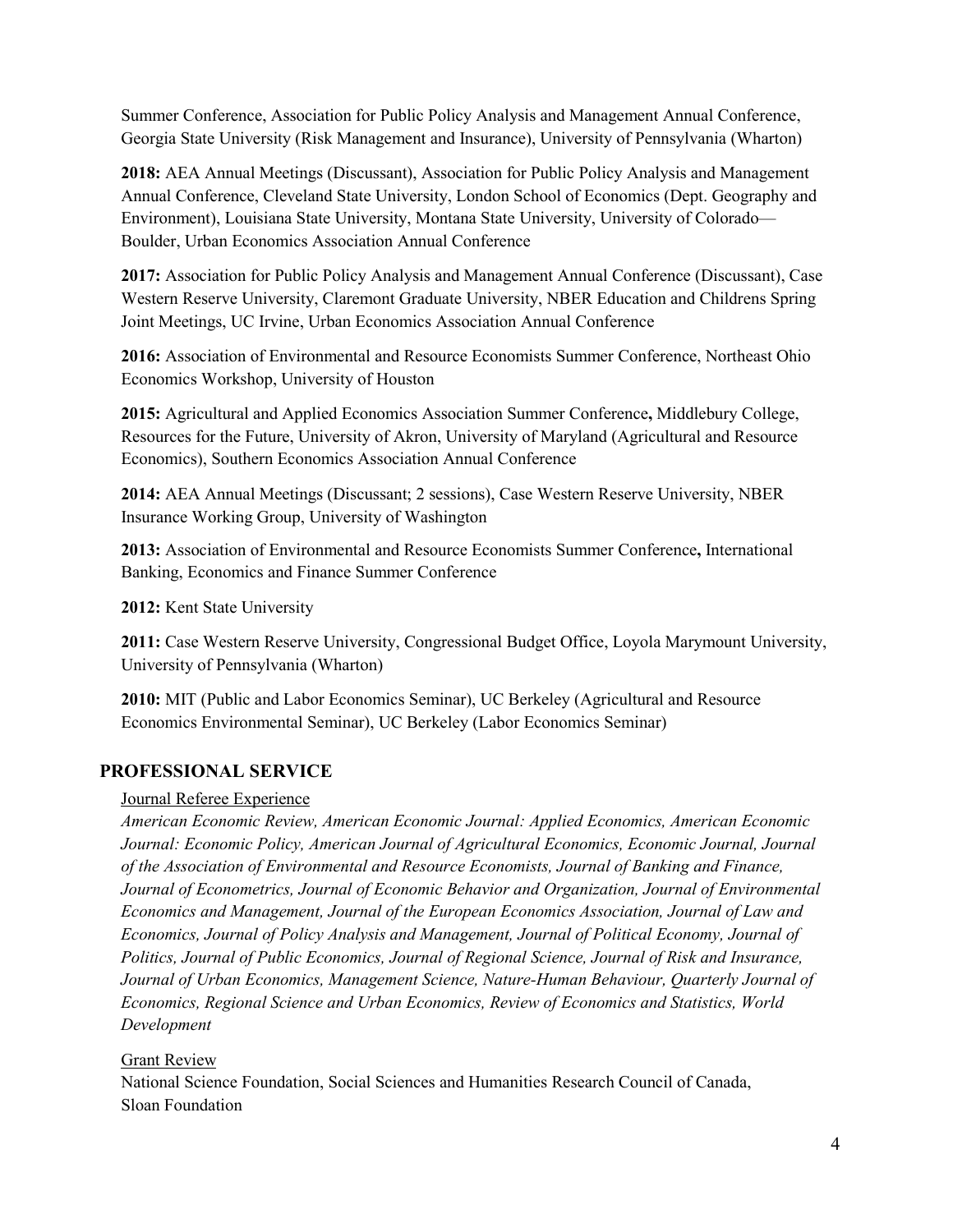Scientific Review Committee Member National Socio-Environmental Synthesis Center (SESYNC), Annapolis, MD, 2017 - 2021

Conferences

 Organized Proposed Session, Committee on Economic Statistics, AEA Meetings 2023 (pending) Session Chair, AERE Summer Conference, 2021 Organized IRAEA-Sponsored Economics Workshop, "Resiliency to a Changing Climate", 2021

# **UNIVERSITY SERVICE**

#### **Montana State University**

 MSU Undergraduate Research Committee, 2018-present DAEE Advisory Committee, Fall 2022-present DAEE Awards Committee, 2021-2022 MSU Financial Engineering Steering Committee, 2018-2020

#### **Case Western Reserve University**

 Economics Research Seminar Co-Coordinator, 2014-2018 Economics Faculty New Hire Committee, 2011-2013

## **TEACHING**

 Department of Agricultural Economics and Economics, Montana State University *ECNS 313, Money and Banking*: Spring 2019-2022, Fall 2020-2022 (scheduled) *ECNS 461, Financial Econometrics*: Fall 2018-2022 (scheduled)

Department of Economics, Case Western Reserve University

*Econ 326, Econometrics*: Fall 2011-2017, Spring 2016-2017

 *Econ 327, Advanced Econometrics*: Spring 2014-2016, Spring 2018 *Econ 368, Environmental Economics*: Fall 2011, Fall 2016, Spring 2013-2015

Department of Economics, University of California, Berkeley

 *Econ 101A, Intermediate Microeconomics*: Graduate Student Instructor, Spring 2009 *Econ 141, Econometric Analysis*: Graduate Student Instructor, Fall 2008

 Department of Agricultural Economics, University of California, Berkeley *ARE 213, Applied Econometrics*: Graduate Student Instructor, Spring 2008

#### **ADVISING**

#### **Montana State University**

 Master's Theses Faisal AlSaad (2021), Anthony Clark (2022)

 Undergraduate Research Fellows, Initiative for Regulation and Applied Economic Analysis Isaac Birdwell (2021), Katiana Carestia (2021), Tristan Jones (2021)

#### **Case Western Reserve University**

 Undergraduate Honors Theses Joe Kachovec (2013), Aaron Weisberg (2015), Paul Fisher (2017)